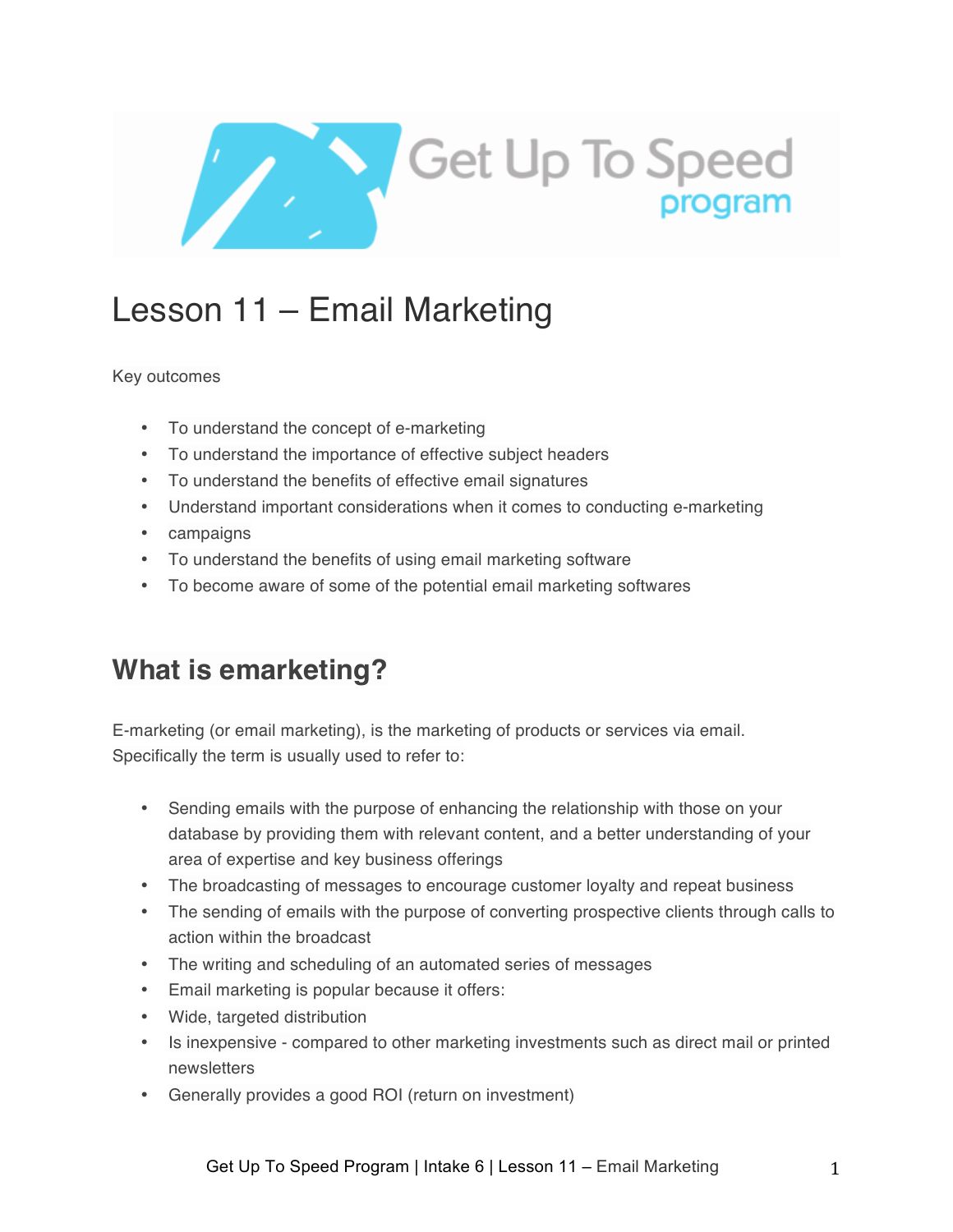- Pushes the message as opposed to a website that waits for customers to come in and email is 'going to them'
- Trackable An advertiser can track users via web bugs, bounce messages, unsubscribes, read-receipts, click-throughs, etc. These can be used to measure open rates, positive or negative responses, correlate leads/sales with marketing.
- Measurable unlike some traditional forms of media
- Generates repeat business affordably and automatically
- Is widely used and accepted
- Can be forwarded on once or multiple times and hence starts 'viral marketing'
- Green email marketing is paper-free

As you have discovered throughout this program there are many potential business objectives you can set out to achieve through your website and digital marketing strategies, however the importance of funneling your marketing into your database should not be under-estimated. Indeed the size of your database and the frequency you communicate with them can greatly increase the value of your business.

Just consider if you were looking into the possibility of buying a business. If a large, active and highly relevant database came with the deal would your interest be piqued? It is also important to remember that unlike social media networks, you own and control the data on your database.

## **E-marketing stats**

Here is some recent research that demonstrates the power of email marketing:

There were 3.146 billion email accounts worldwide at the end of 2011 (Radicati Group) and 85% of worldwide internet users access email (Ipsos).

59% of B2B marketers say email is the most effective channel in generating revenue (BtoBMagazine).

I

nvestments made in email marketing will grow from \$1.3 billion in 2010 to \$2 billion by 2014. - Forrester Research

### **Trends in Emarketing**

According to Comscore, young people are using email less and less. Email usage declined by 34% among U.S. 18-24-year-olds in 2011.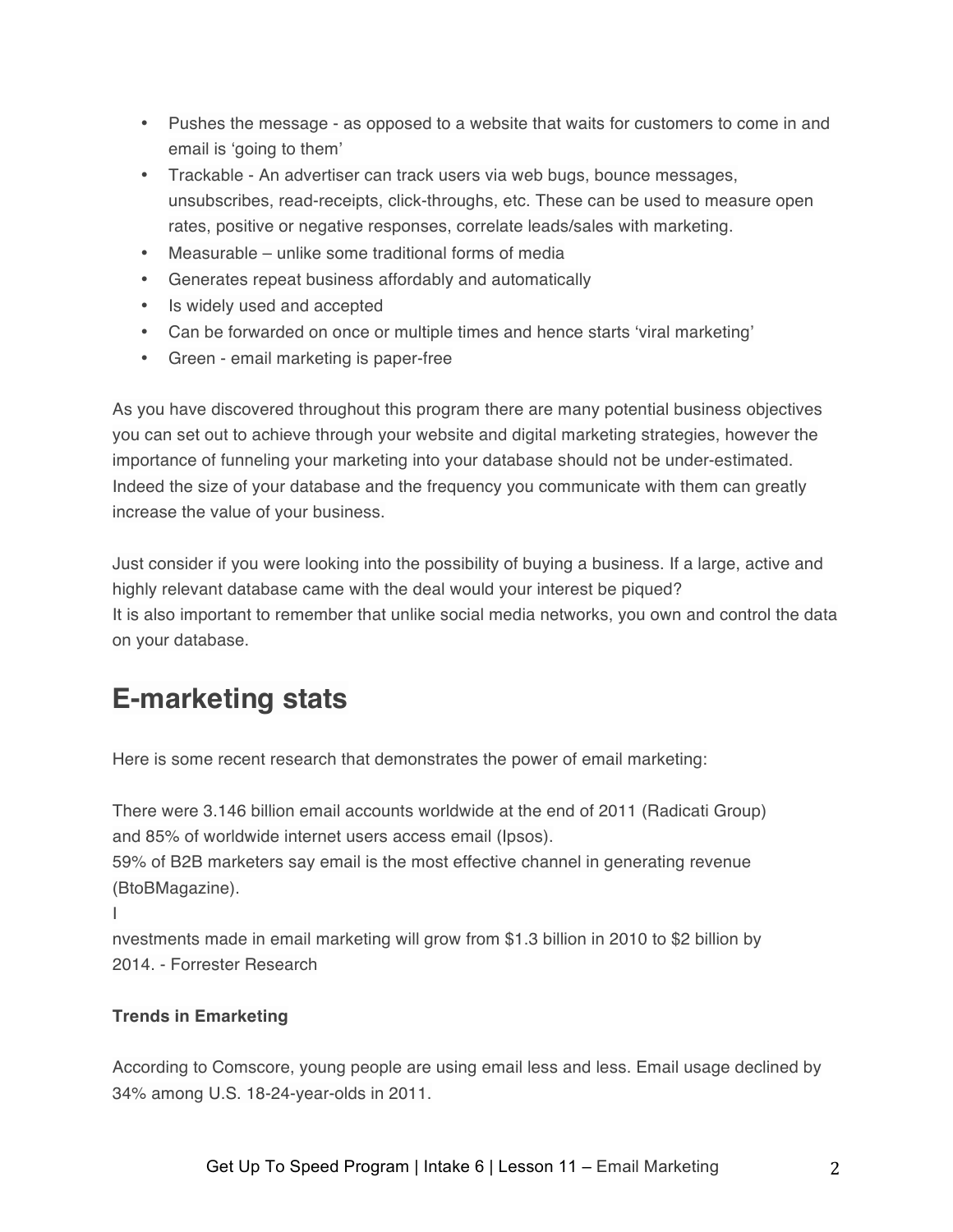A growing number of emails are also being opened on mobile devices. 27% of emails were opened on a mobile device during the second half of 2011 up from 20% during the first half of 2011 (Knotice). And yet, according to eConsultancy, more than a third of email marketing companies have no strategy in place for email on mobile devices.

For a range of other emarketing stats from 2012 see this link:

http://blog.hubspot.com/blog/tabid/6307/bid/33901/The-Ultimate-List-of-2012-Email-Marketing-Stats.aspx

## **Getting Started**

### **Essential:**

- Access to a professional e-marketing program/software
- A database/list to market to
- Set objectives and benchmarks like any business activity, there is no point embarking
- if you have not first considered what it is you are trying to achieve
- A desire and a commitment to see it through
- An open, flexible approach

### **Ideal:**

- An existing website that you have access to and can either quickly and easily make
- changes yourself, or have changed quickly and easily by others at a cost that will not
- prohibit you from making changes
- Google Analytics installed so you can evaluate the effect of emarketing broadcasts.
- Offline systems in place to measure enquiries resulting from emarketing activities i.e.
- procedures in place and staff trained to ask anyone calling in or walking in 'how they
- heard about you' with the option to track 'email broadcast'.

### **Why Microsoft Outlook/Express/ Hotmail etc just won't do**

Whilst it is possible to send out bulk emails via Microsoft Outlook, Microsoft Express, Hotmail, Gmail, Yahoo and other email programs, there are a range of issues associated with sending large, regular broadcasts and maintaining your database.

A good emarketing software will help you keep compliant with ANTI-SPAM laws (more on these below), allowing people to automatically subscribe and unsubscribe or update their details, saving you on the need to self-administrate your database (which is labour-intensive and risks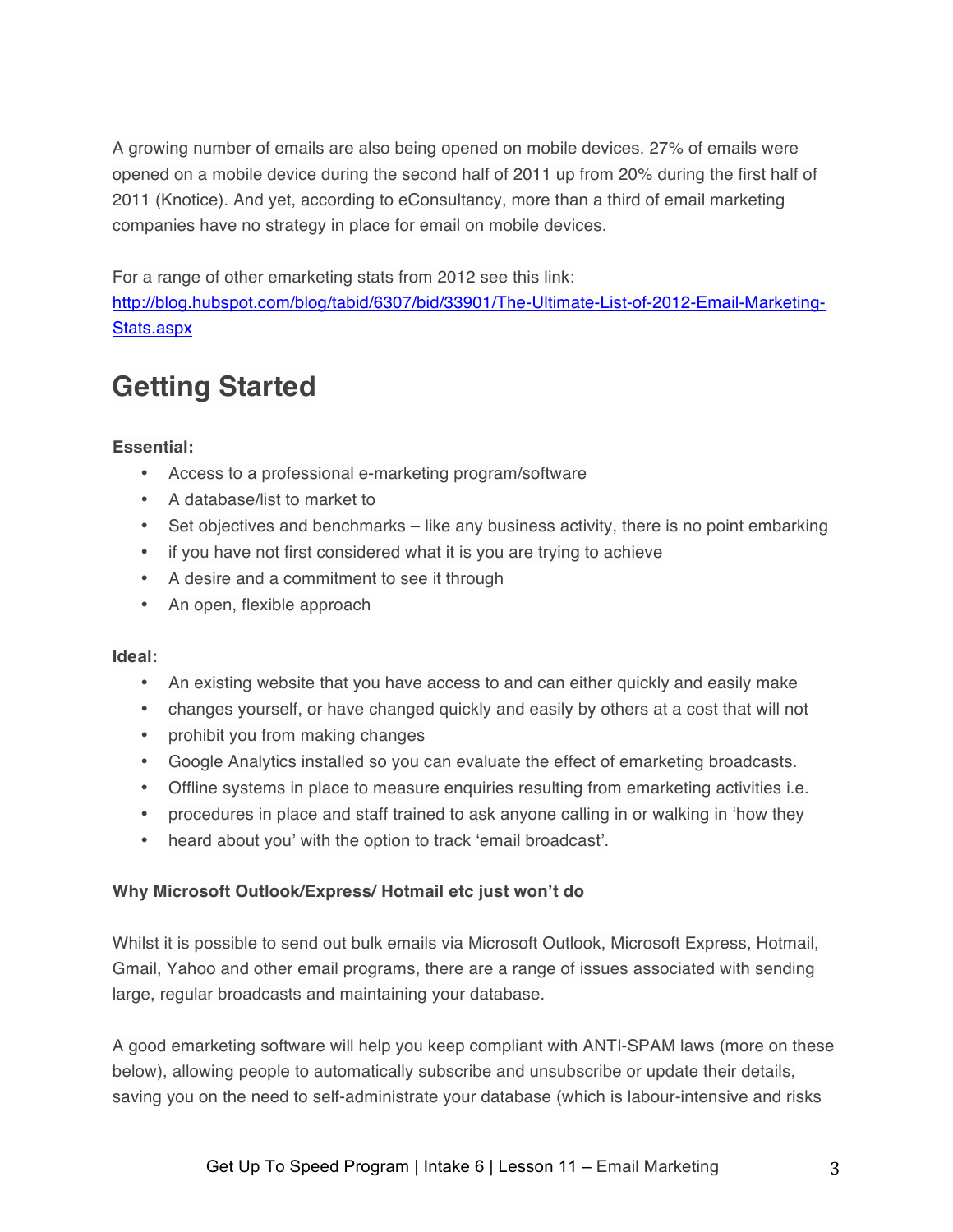mistakes).

### **Good emarketing software will also:**

1. Track your results, telling you who's opening, clicking, and coming back for more. This will help you write more relevant content in the future. Allow you to place merge tags in your templates to personalise our campaigns with subscriber names, sharing links, videos, polls and more

2. Add social sharing buttons to your template, or share a link to the web version of your campaign after it goes out

3. Segment your list based on engagement, location, social stats and more, so you can tailor your message to the people reading it

4. Create and schedule automated messages that make your subscribers feel special and encourage engagement

There are a number of important considerations when selecting the right emarketing system for you. Some of these include:

- Charging structure some charge a flat monthly rate, some per email, some on the
- size of the database and or/users. What would suit your needs?
- Level of support some offer support via telephone inside Australian working hours,
- others offer a strictly online service
- Level of development whilst they may be a good system now, do they have a good
- innovation / product development team to stay at the cutting edge
- Client database limit If you have a big database (or plan to) can they cope with your
- database size? 10,000, 100,000, 1m??
- Delivery speed once you hit send will your email go out immediately, within the hour
- or longer? Can you schedule your email to go out at a delayed time or date?
- Opt-in requirements Can you import your existing contacts to the system quickly and
- easily or will they need to go through an opt-in process, which may result of some
- unsubscribes?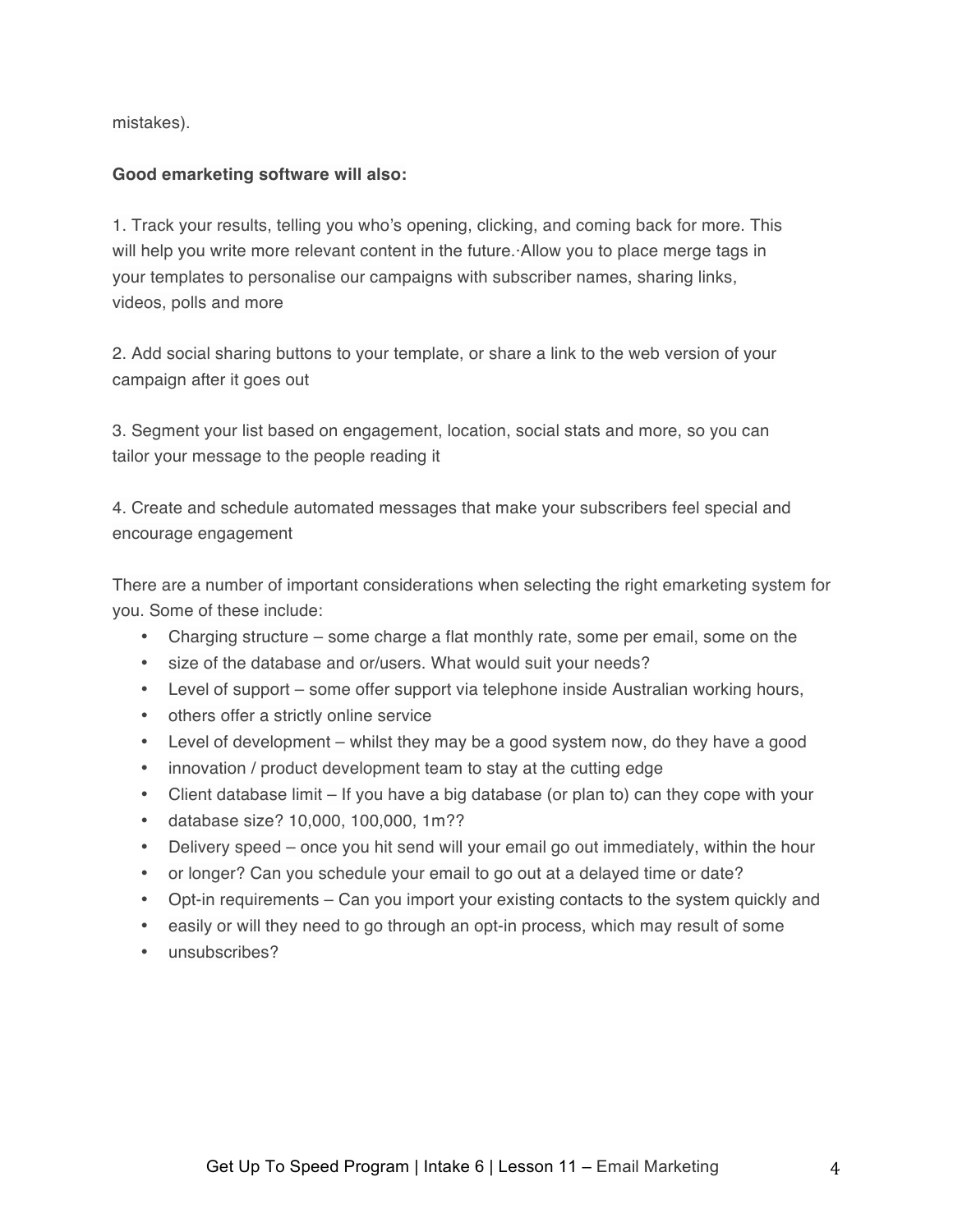## **Email Marketing Programs**

Check out the suitability of the following email programs for your business by clicking on the website links below.

For each item click on the 'features' page and the 'pricing' page and consider the software suitable to your needs. You will note many price based on the size of the database you have (or anticipate you will have) and how frequently you intend to distribute broadcasts.

**Mailchimp.com** [http://mailchimp.com/] – Mail chimp offers a free plan for up to 2000 names and a range of other monthly and pay as you go plans. They have many integrations and have continued to innovate through the years, and continue to be recognised as an industry leader in the emarketing world.

**Constant Contact** [http://www.constantcontact.com/welcome.jsp] - Constant Contact is another popular emarketing system out of America. You pay based on the size of your database in US dollars.

**Vision6** [http://www.vision6.com.au/] - Vision6 is very popular and is an Australian system but it's definitely not the cheapest solution around. Many large corporations and Government agencies use this system. Not only will you pay monthly access fees (which tend to be higher than others out there) you'll also pay based on how many messages you send - not good if you want to get into your emarketing in a big way!

**Mad Mimi** [https://www.madmimi.com/service\_agreements/choose\_plan/] - If you term yourself a bit of a 'techno-phobe' i.e. someone who is afraid of technology, this solution could be just what you've been looking for. It's also one of the most cost effective options we've seen, and one of the simplest to use.

**A Weber** [http://aweber.com/?322475] - These guys have been doing emarketing for a long time and really know their stuff. Apart from having most features you would expect from an emarketing system (templates, tracking etc) they also have extras such as comprehensive subscriber management tools, which allow you to manage 'subscriptions' to your database, be that automate digital product delivery and post-purchase email campaigns. They also have auto responders which once you start using you'll wonder how you ever lived without them!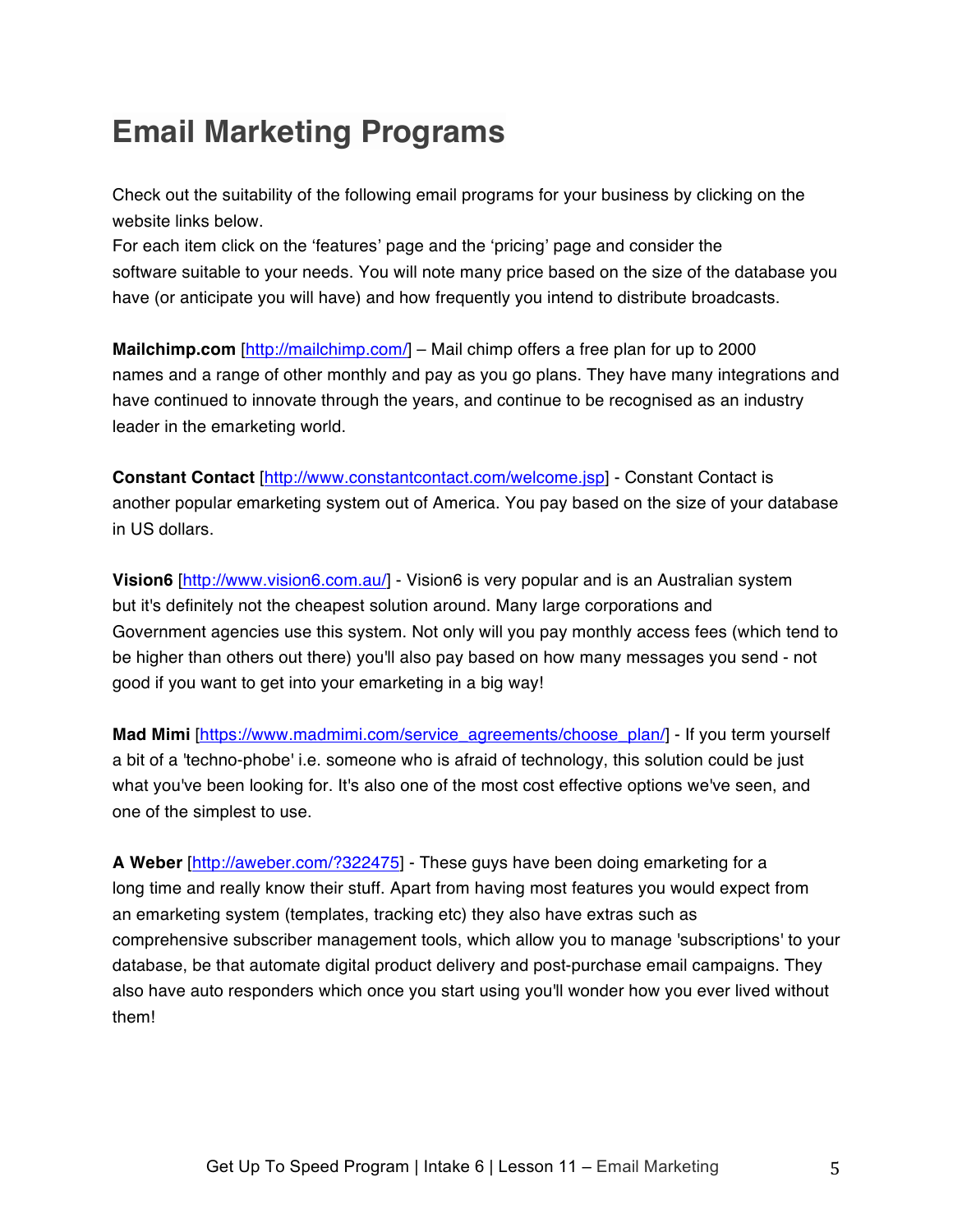**Campaign Monitor** [http://www.campaignmonitor.com/] - Campaign Monitor makes it easy to attract new subscribers, send them beautiful email newsletters and see stunning reports on the results.

**Active Campaign** [http://www.activecampaign.com/] - Engage your customers with easy to use email marketing from ActiveCampaign.

**Cake** [http://cakemail.com/]- An email marketing tool, for agencies and small businesses alike. Know of another emarketing system you use and love? Share it with the group on the Private Facebook thread.

### **Importing your database**

Once you have an emarketing system in place, you need to import your existing database (if any). Depending on the system you are moving your contacts from, and to, (and your technical ability) you may need some professional assistance with this process.

### **Growing Your Database**

Once you have completed this process it's time to grow your database!

Here are 12 ways you can start growing your database now:

- Tell your clients, associates, and friends
- Ask your existing database for referrals
- Put a signup form on your home page and every page of your website
- Incentivise your website browsers to join your database by offering a free goodie for new subscribers - free article, report, resource list, e-book, etc
- Plug your database sign up (and incentive) in your e-mail signature
- Get content published in OTHER broadcasts, with a call to action or link to your website at the end of the article or clip
- Get your content published in article directories, with a call to action or link to your website at the end of the article or clip
- Announce the ability to join your database on all the directories you are listed on
- Do shout outs via social media reminding people that they can join your email database
- Advertise the ability to sign up to your database (with incentive) on the back of your business cards
- Become active in a few online forums where your ideal readers hang out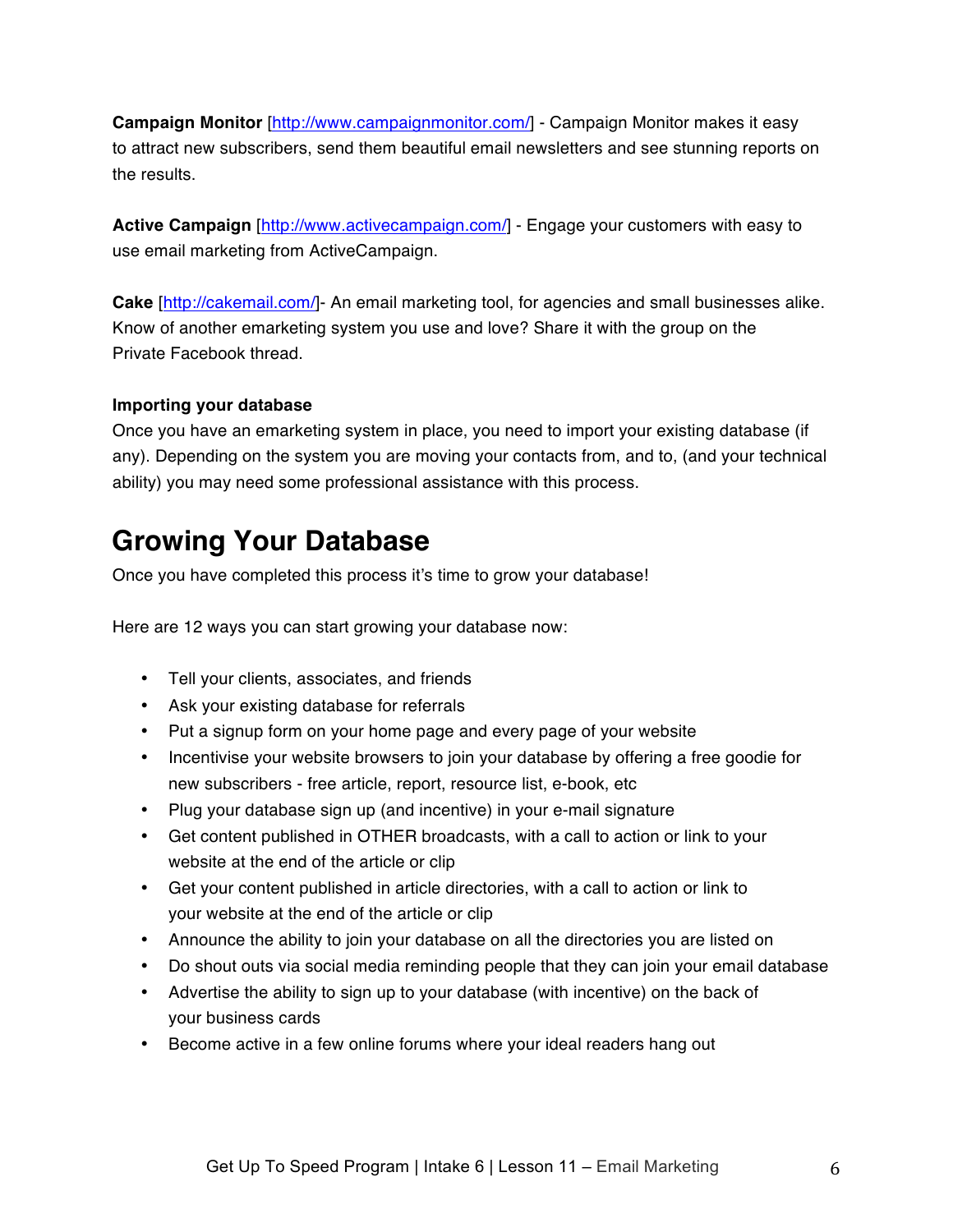• Create a database sign up form on your Facebook page. For a sample see: http://www.facebook.com/AdamNobelRealEstate(note, getting this into place requires knowledge of coding. You may need professional assistance to achieve this)

### **Effective Email Communication**

Here are 10 top tips to writing an effective emarketing communication

**1. Consider who you are targeting with your communication. Is it:**

- A prospect (customer acquisition)
- A repeat customer (up-sell and cross-sell)
- A reactivation i.e. the win-back / retention candidate
- With the reader firmly in mind, write effective, relevant copy. If you're not a wordsmith, get professional assistance

**2. Including articles? Keep it brief.** The sole purpose of a newsletter article is to grab the reader's interest so that they click on the link and read the full text.

**3. Consider what you want the reader to do as a result of reading the newsletter?** Book into an event? Buy a product? Contact you? Make sure this is clearly communicated.

**4. 80% of whether a user will open an email, is in its subject header**. Carefully strategise your subject header. Avoid subject headers such as 'Winter Newsletter'. This is uninspiring and does not give the reader any compelling reader to open or read the message.

**5. Avoid the spam filters -** To make sure your emails don't get flagged as spam - and deleted before they even get to your subscribers - avoid using words such as 'Free', '£££', 'Save', 'Discount', etc., in both the subject line and the content of your email.

**6. The Power of Personalisation -** By simply starting your email with "Hi [subscriber\_name]" instead of the boring "Hi there", you can increase both your reading and click-thru rates by up to 650%. Why? Put simply, it's because your subscribers feel like they already have a relationship with you as you've addressed them by their first name.

**7. Timing is everything –** In short send on Tuesday / Wednesday to enjoy an increased response. Studies conducted by online research analysts have shown that the best days to perform a mail-out to your list are Tuesday and Wednesday, as this is when people are more receptive to communication.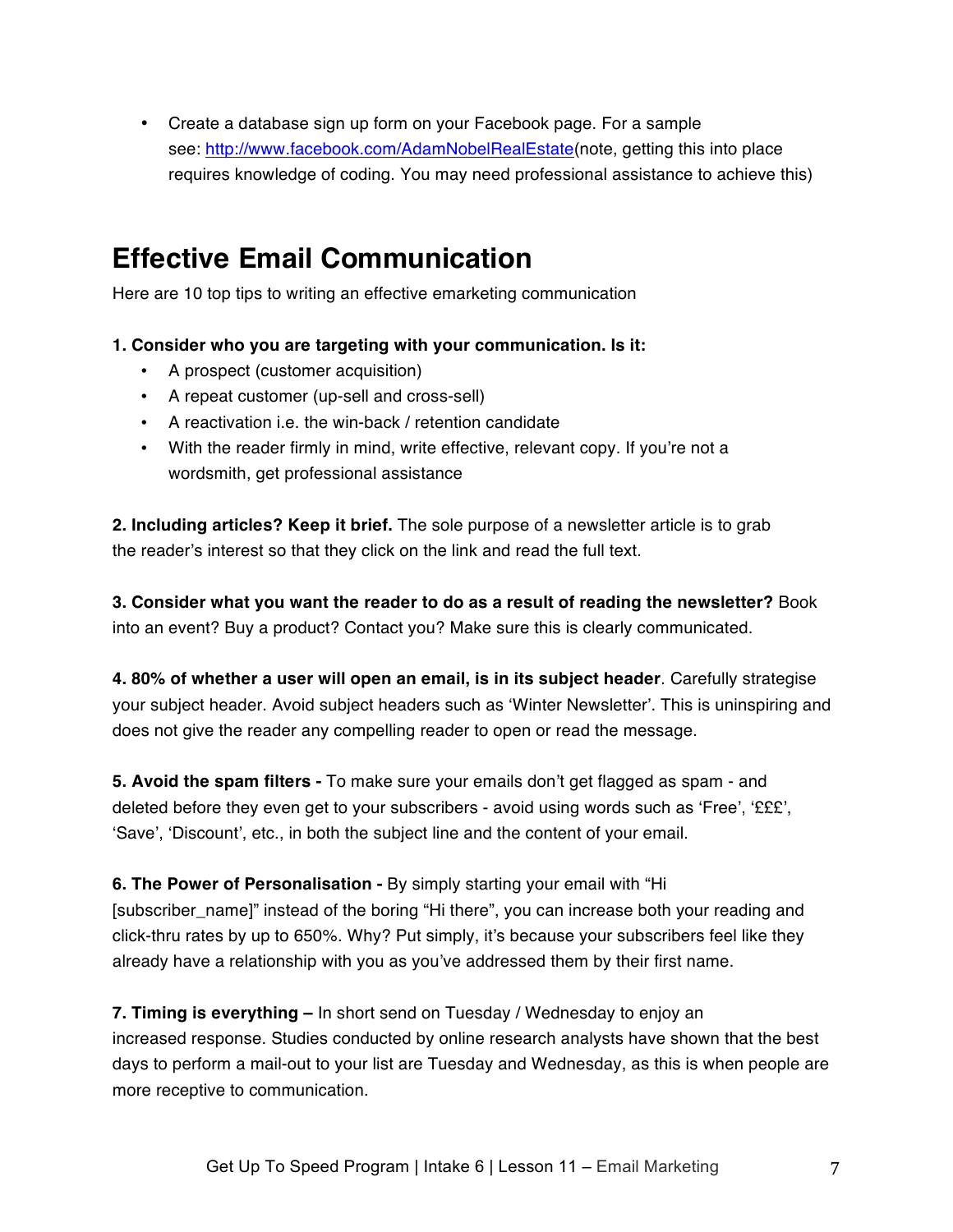**8. Share the responsibility -** Get your whole team involved in coming up with ideas for your next newsletter. Establish an ideas folder or Google Doc or spreadsheet for ongoing collaboration.

**9. Images -** Using proactive royalty free images at key points will draw the readers eye to key points within the newsletter and keep them reading.

**10. Meet your legal obligations –** clearly identify yourself and offer an unsubscribe link on all communications.

### **How Often To Send EMarketing Campaigns?**

How often should I send an email broadcast out? The answer to this commonly asked question will vary greatly depending on your objectives and will depend largely on who your database are, and what is realistic for you to commit to. Whilst it is great to shoot for a weekly, bi-weekly or monthly broadcasts which your database will come to 'expect', it is also important to send out broadcasts with quality content, and not just because you are due to send out a newsletter.

Frequency may also change over time as your database becomes more active, receptive and they build confidence and trust in you and what you're sending. Results generally come about over a period of time, that's why the tracking and measuring is so important.

What stats do you need your emarketing system to provide and should you monitor after any given campaign?

- Unique open rate the number of emails opened for the first time
- Unique click-through rate how many people clicked on certain links
- Link popularity which were the links within the email that the most people clicked on
- What time did it take for your email to be opened (this will dictate how far out you will need to send an email campaign in terms of promotions with a set time frame)
- What was your bounce rate
- Which day of the week has the highest open rate percentage

## **Important Considerations**

Companies and individuals considering doing emarketing must make sure that their activities do not violate spam laws such as: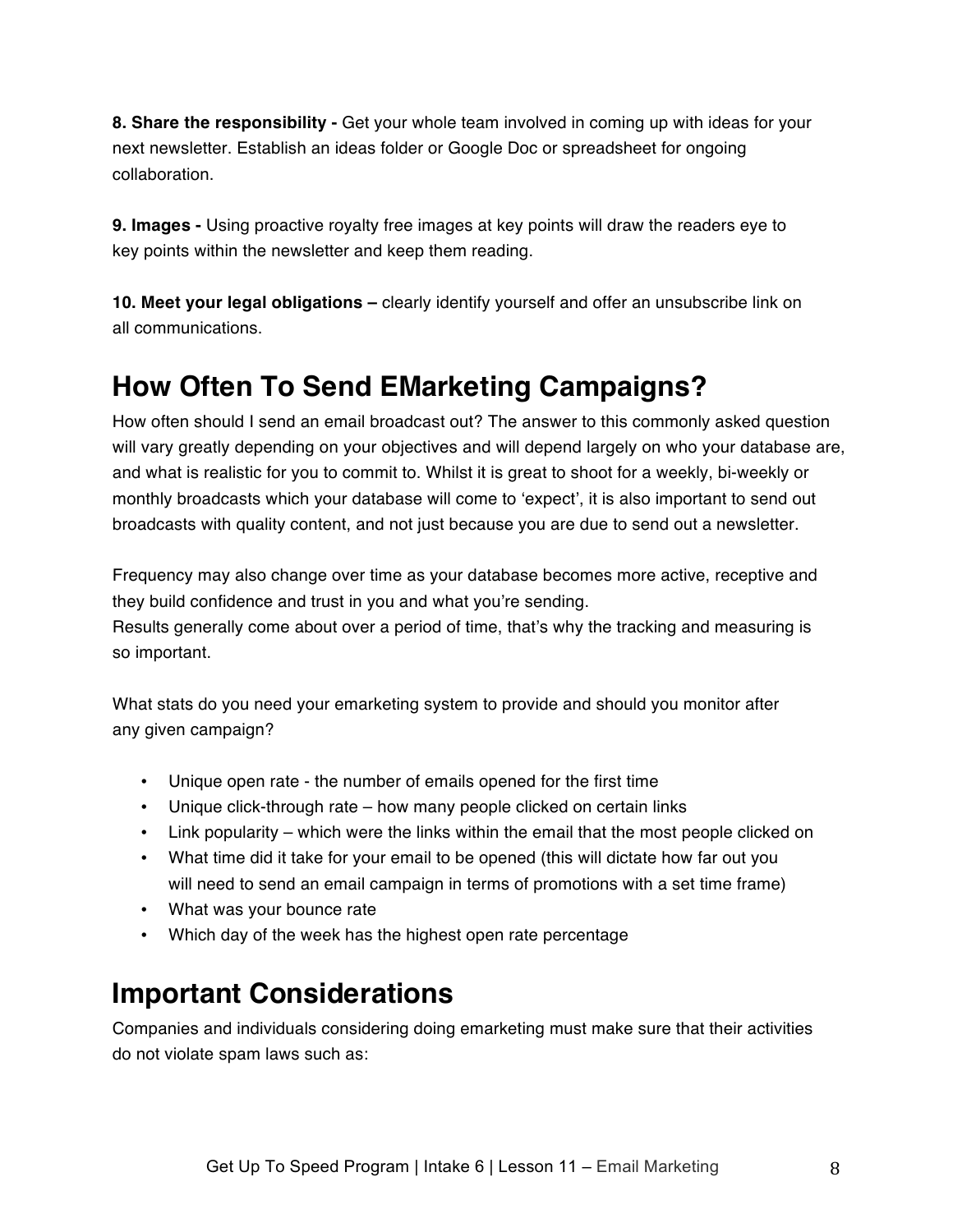- United States' CAN-SPAM Act (Controlling the Assault of Non-Solicited Pornography and Marketing Act)
- The European Privacy & Electronic Communications Regulations 2003
- The Australian Spam Act 2003 and the Spam (Consequential Amendments) Act 2003 became operative on 11 April 2004
- Internet provider's acceptable use policy.

If your business uses any form of e-marketing you must understand and meet the following three key requirements of the Spam Act.

To comply services typically:

1. Consent- make sure you have consent to contact the recipient and can prove you have obtained it

2. Identify- include accurate information to identify yourself or your organisation as the authorised sender of the message i.e. a valid physical address

3. Unsubscribe - make sure your messages have a functional, ideally 'one-click' unsubscribe facility, so that recipients can unsubscribe at any time.

### **A word of caution**

To grow their email database, some marketers purchase lists. This is not a practice we recommend as sometimes these lists are full of invalid addresses and for people who are not interested in hearing from you. If you consider the anti-spam laws above, you may also be in breach of these.

## **Email Signatures – Lazy Person's emarketing!**

You're probably familiar with e-mail signatures - they're the few lines of contact information that many of us put at the bottom of every e-mail we send. They are what we call 'lazy person's emarketing' because just by sending emails to anyone, on any topic, you have the potential to passively communicate a message, including a nudge to join your database (with an incentive).

If you don't know how to amend your email signature and you use Microsoft Outlook, see this link: http://office.microsoft.com/en-us/outlook-help/insert-a-signature-in-a-message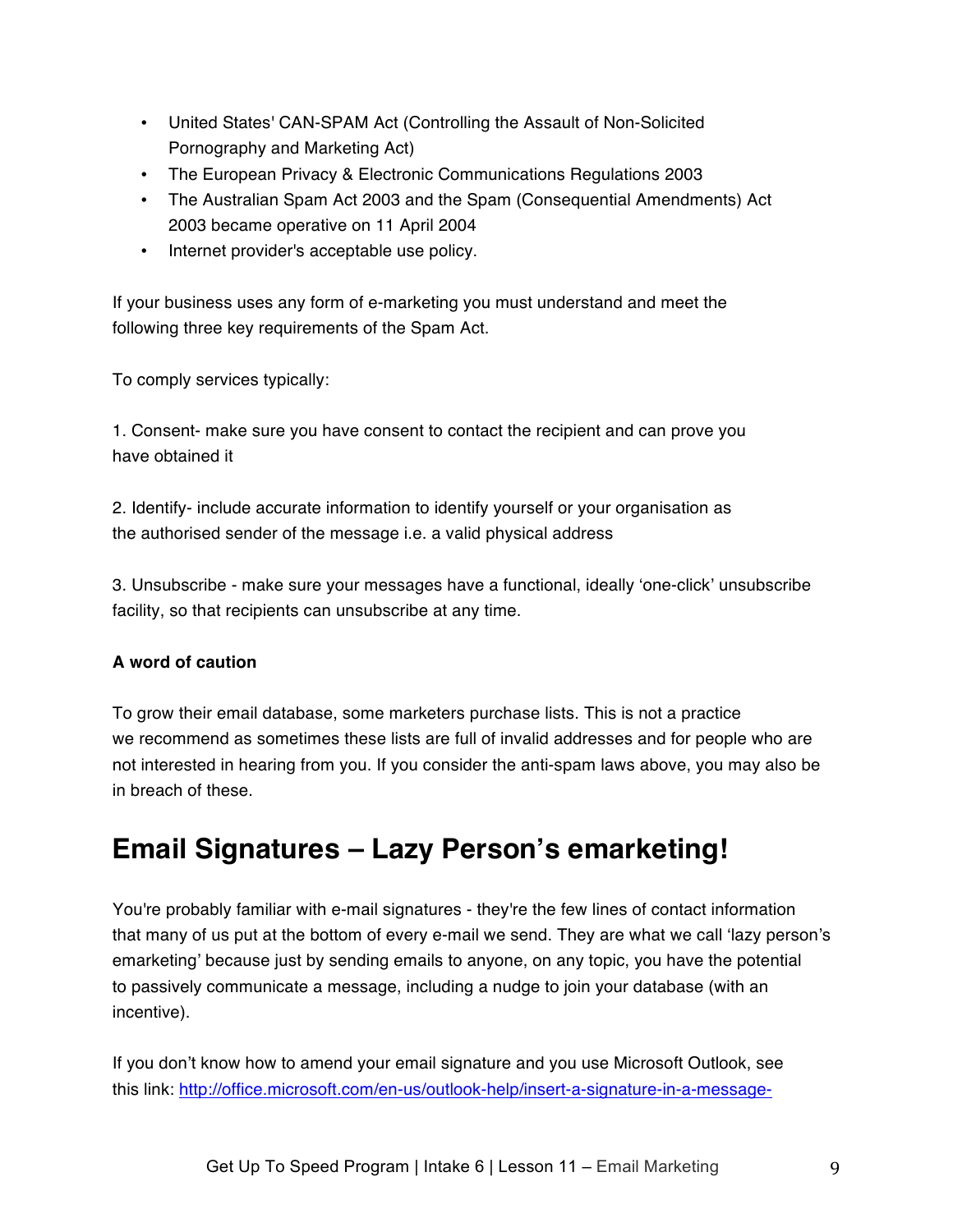HP005242753.aspx. If you use other programs, search through the help files or online for assistance for that particular program on how to set them up.

There are also cool apps such as http://www.wisestamp.com/ which helps you create a great looking email signature which works on Gmail, Verizon, Postbox and Rockmelt. There is a free option or a paid

option [https://www.plimus.com/jsp/buynow.jsp?contractId=3101374&referrer=573493%5D avail able with more functionality.

Here are a few ways that can get more leads, more referrals and more sales through your email signature:

**• Full contact details –** Whilst this may seem so obvious we're always amazed at how many people don't include their full contact details on their email signature, OR they do on their initial emails but not on replies! It is a big no-no and could seriously affect the effectiveness of your email communication. So make sure you have your full contact details i.e. name, position, company, landline, mobile (if you want to give it out), your email, your social media links (Facebook, Linkedin and Twitter accounts) and maybe even your Skype or other IM (instant messaging) IDs and working hours so people know when and how to contact you.

**• Logo that links to your website –** In fact, you might as well link the majority of the signature to the page you want people to go to on your website from your email signature (it might not be the home page – it might be a sales page you are pushing at the moment). Don't under estimate how much traffic you can get from your good old email signature. To do this place a hyperlink on the logo by right clicking on the logo and going edit hyperlink. Place the relevant web address in the spot and save. Test it out and hopefully you're set.

**• Awards –** Have you won any local, regional, national or trade awards? If so include them in your signature! This might add some credibility to your message, particularly if you are contacting someone for the first time or trying to win over a prospective client.

**• Accreditations –** do you belong to any trade associations or regulatory boards? Could these associations again give some credibility to your message which will help you win someone over? If so – include it!

**• Environmental and legal policies –** do you have a spam or privacy policy? Include it! Do you discourage people to print your emails unless necessary in an effort to save the environment? Include it!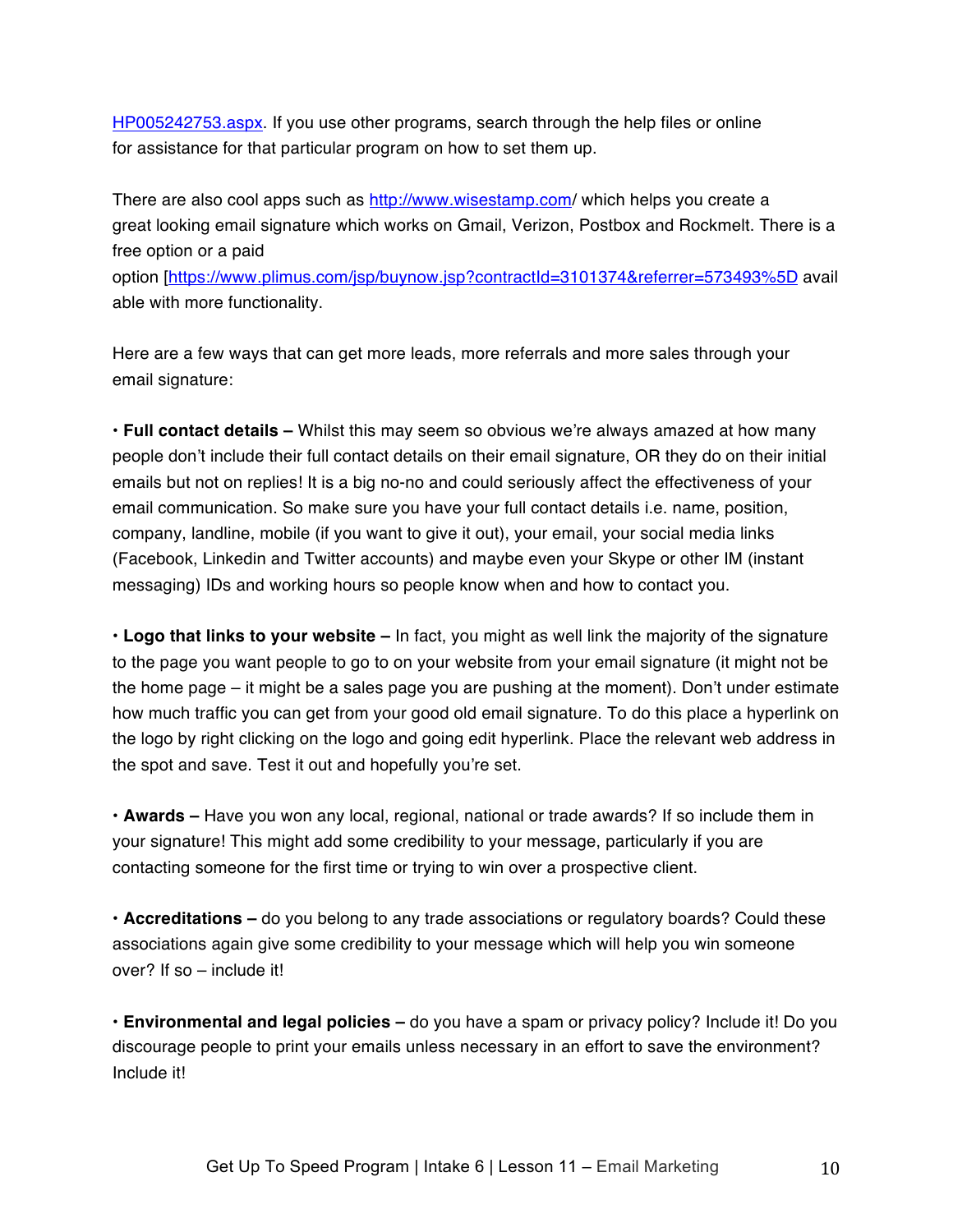**• Charities -** Do you support any nominated charities? Include it!

**• Special offer/upcoming event/key information you want people to know –** Perhaps you're having a special sale now or you're giving away a free report, e-book, or emarketing subscription. Remember, e-mails get forwarded around all the time, so take advantage of this free exposure.

**• Make money off your signature –** can you broker a deal whereby someone wants to sit as a 'sponsored link' at the bottom of your email signature because they want exposure to the types of people you email?

### **Summary**

In summary…

- 1. Get an e-marketing system and enter any names you do have
- 2. Think of ways you can grow your list and start implementing strategies to do so
- 3. Segment your database into the client groups that apply to you
- 4. Start communicating with them, and commit to continue to communicate with them, in a timely, relevant fashion
- 5. Note down in your Digital Marketing Plan your objectives related to E-marketing.

### **For people starting out some suggestions include:**

- 1. Establish plug for database on email signature
- 2. Establish sign up form on prominent location of website
- 3. Set up an initial database-building campaign
- 4. Establish referral incentives
- 5. Write e-newsletters ahead of time
- 6. Broker strategic alliance cross-promotional deals

### **For people starting out some suggestions include:**

- 1. Increase open rates i.e. 10 % to 20 %
- 2. Increase in referrals
- 3. Start tracking click throughs on offers/links/articles
- 4. Decrease opt out rates
- 5. Survey customers on content they want
- 6. Automate internal processes better